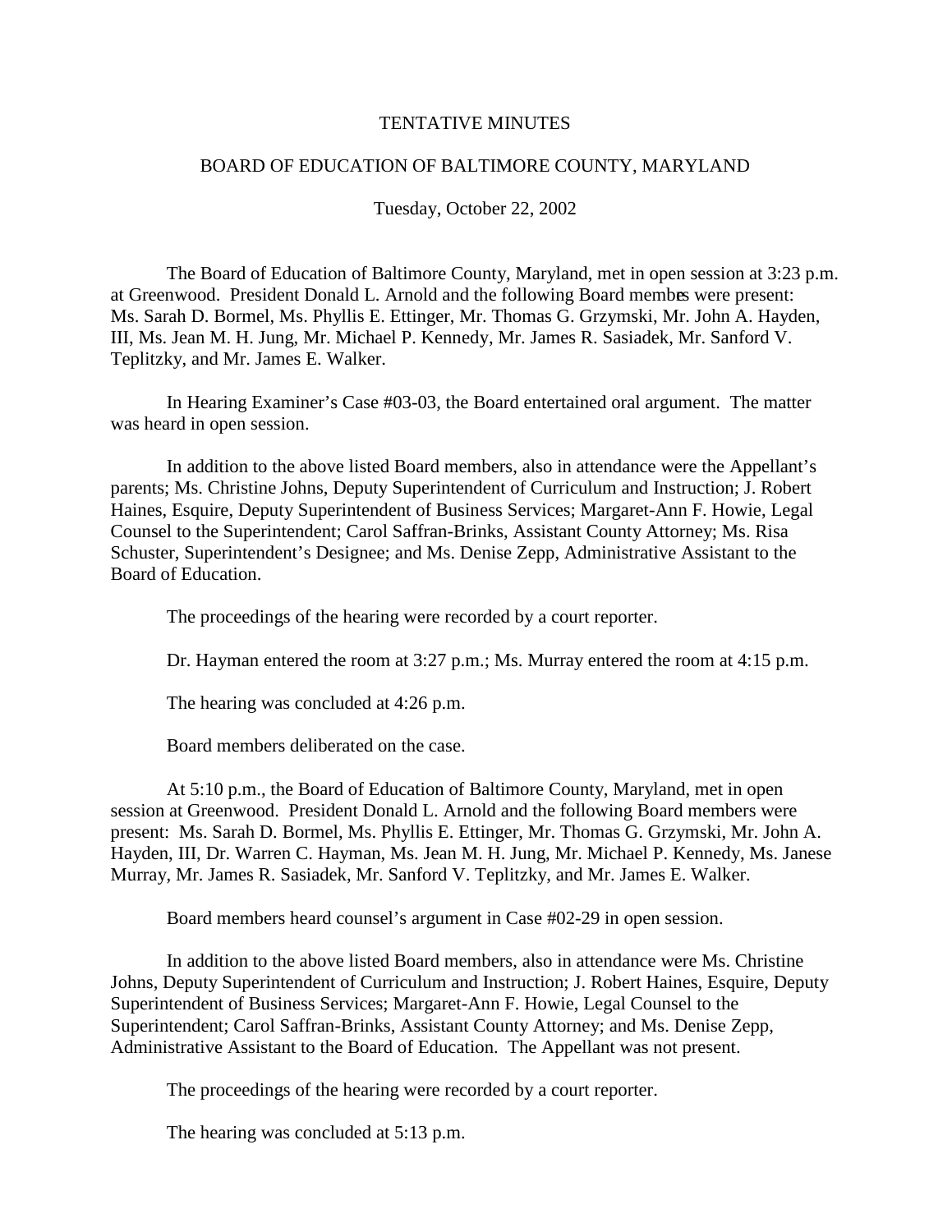## OPENSESSIONMINUTES(Cont.)

Board members deliberated on the case.

Atthe conclusion of deliberations, Mr. Arnold reminded Board members of an upcoming conference.

At 5:14 p.m., Mr. Walker moved that Sarah Bormel be permitted to participate in discussions relative to negotiations. The motion was seconded by Mr. Sasiadek and unanimously approved by the Board.

At 5:15 p.m., Mr. Kennedy moved the Board goint oclosed session to discuss personnel matters and to discuss matters pertaining to negotiations pursuant to the Annotated Code of Maryland, State Government Article,  $$10 - 508(a)(1)$  and  $(a)(9)$ . The motion was seconded by Mr. Walker and unanimously approved by the Board.

# CLOSEDSESSIONMINUTES

Mr. Grimsley reviewed an appointment ontonight's agenda.

Mr. Grimsley reviewed the membership of the negotiating teams with the Board. Board members will be as ked to take action on the list tonight.

Mr. Grimsley clarified for Board members a phrase used in the negotiations process and explained its effect on negotiations.

Finally, Mr. Grimsley updated the Board on a meeting with an employee group.

At 6:00 p.m., Mr. Kennedy moved to adjourn the closed session for a brief dinner recess. The motion was seconded by Ms. Etting erand approved by the Board.

## **OPENSESSIONMINUTES**

The Board of Education of Baltimore County, Maryland, reconvened in open session at 7:33 p.m. at Greenwood. President Donald L. Arnold and the following Board members were present: Ms. Sarah D. Bormel, Ms. Phyllis E. Ettinger, Mr. Thomas G. Grzymski, Mr. John A. Hayden, III, Dr. Warren C. Hayman, Ms. Jean M. H. Jung, Mr. Michael P. Ken hedy, Ms. Janese Murray, Mr. James R. Sasiadek, Mr. Sanford V. Teplitzky, and Mr. James E. Walker. In addition, Ms. Christine Johns, Deputy Superintendent of Curriculum and Instruction; staff members; members of various civic, employee, and community orga nizations were present as was the media.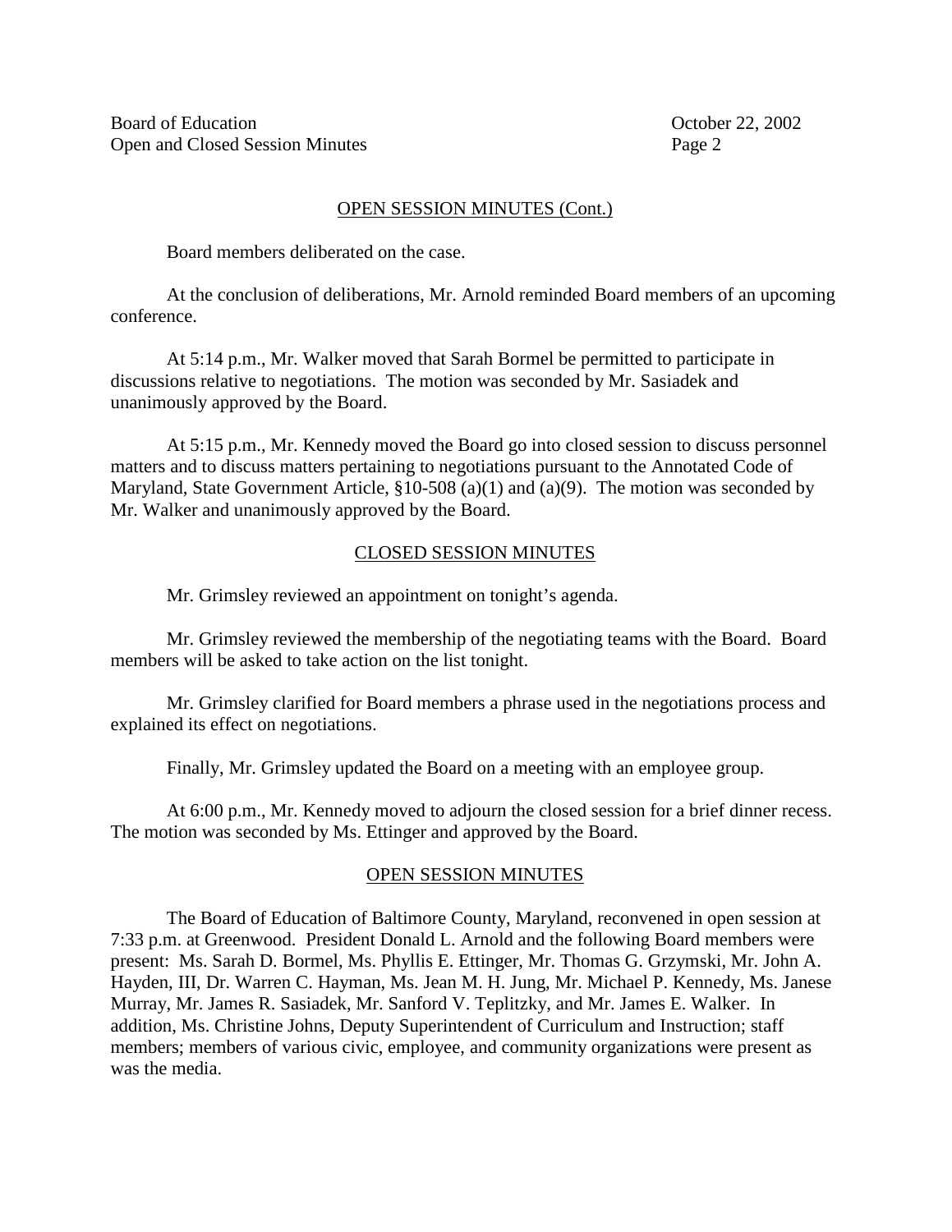# PLEDGEOFALLEGIANCE

The open session commenced with the Pledge of Allegiance to the Flag, which was led by Christian Sav age, a student at New Town Elementary School, and a period of silent meditation for those who have served education in the Baltimore County Public Schools.

Mr. Arnold informed the audience of the previous sessions in which Board members had participated earlier in the afternoon.

# RECOGNITION OF ADMINISTRATIVE APPOINTMENT

Mr. Grimsley recognized Diane Coy, whose appointment to Assistant Principal at Parkville High School was approved at the October 10 th Board meeting.

# REPORTS

The Board received the fo llowing reports:

- A. Annual Enrollment Report —Mr. Barlow, Executive Director of Technology, noted the Office of Strategic Planning achieved 99% accuracy in their enrollment projections. Mr. Harper briefly described how data is collected. He noted there w ere fewer children moving out of the county and more children moving into the county than expected. Mr. Harper provided statistics on the categories where student enrollment was underestimated. Intotal, there was an increase of 1,164 students over the 107,440 projection made last December. Mr. Brocato described the methodologies used in the enrollment projection. Ms. From mnoted a report by DeJong, which is scheduled to arrive later in the week, would take a global look at enrollment issues, particular lyin the Northwest Area.
- B. Report on the Independent Evaluation of the New Elementary Reading Series—Ms. Kathy McMahon, Executive Director of Elementary Programs, provided a Power Point <sup>TM</sup> presentation summarizing the evaluation conducted by Dr. Gilbert Austin. Information provided in the presentation included the "Objectives of the Purchase," "Procedures for the Purchase," "Comments About the Materials," "Professional Development Support," and "Plans for 2002 - 2003."

Ms. McMahon described for Ms. Etting er the "intensive service" received by priority schools. Ms. Lichter stated that professional development has taken place with special educators to help them modify them aterials to meet the needs of those children. She also stated that more work needs to be done with the Gifted/Talented Office to help teachers with elementary G/Tstudents.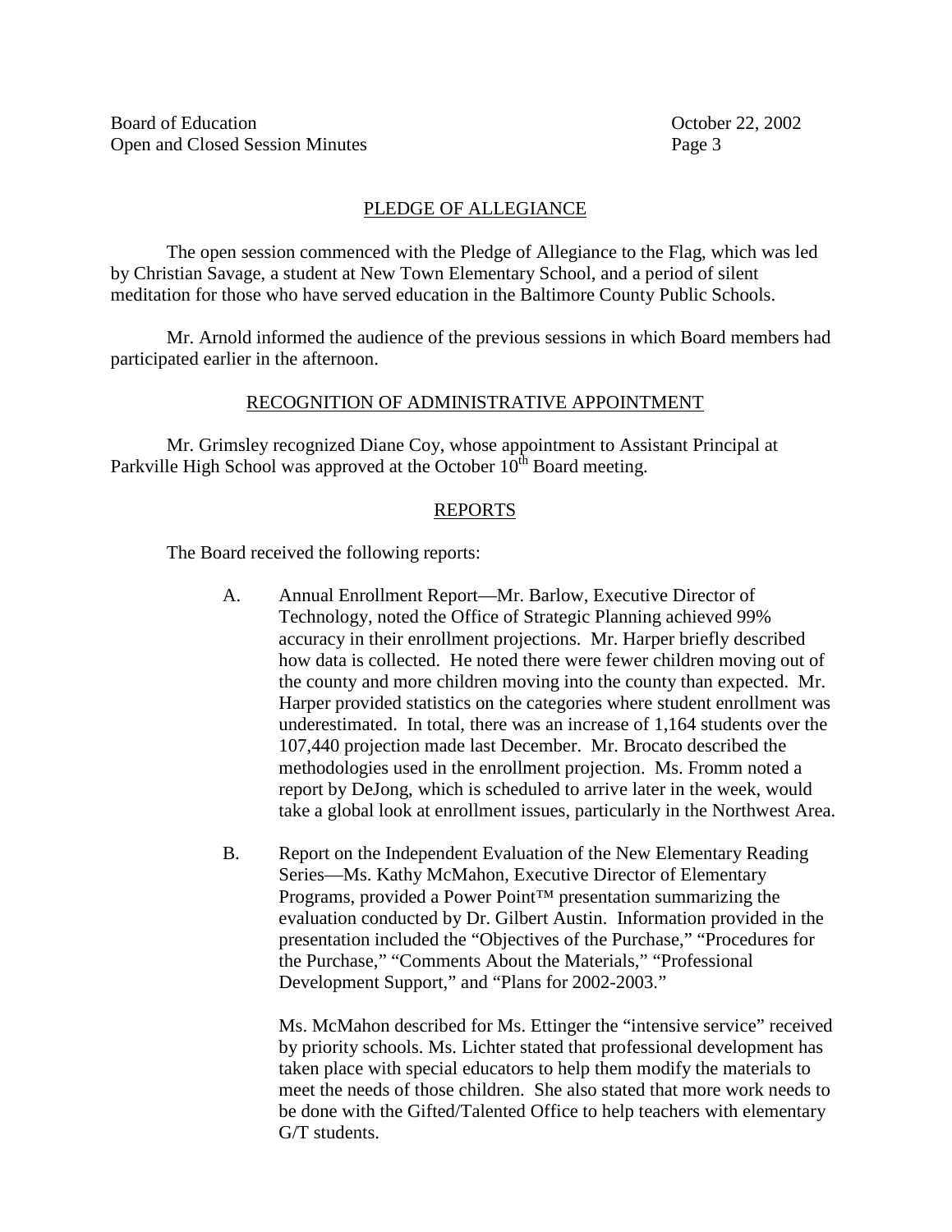### REPORTS (Cont.)

Ms. Jung noted that this could be a prototype for review and implementation of new curriculum in many areas. She inquired asto how the new curriculum has been received by new teachers as wellas experienced teachers. Ms. Lichter indicated fir st-and second yearteachers were more comfortable with the material than the veteran teachers and noted that the veterans are more comfortable with the material this year than last.

Dr. Hayman was troubled by the fact that even though verbal assurance s have been given with regard to the involvement of the Office of Equity and Assurance, it does not appear in writing, as do references of collaboration with Special Education and Gifted/Talented offices.

#### SUPERINTENDENT'S REPORT

Ms. Johns noted a number of Baltimore County students, teachers, and community members were honored recently at the Annual Excellence for Minority Achievement Awards program. A \$1,000 scholarship, in the name of Dr. Barbara Dezmon, was awarded to a Maryland student. (Dr. Dezmon is Chair of the Achievement Initiative for Maryland's Minority Students Steering Committee.)

Ms. Johns announced that a tare cent programs ponsored by the Baltimore County Commission on Disabilities, several students and teachers, as well as Pine Grov e Middle School were recognized.

It was also announced by Ms. Johns that on October 17 th, the Maryland Council of Teachers of Mathematics recognized Darnell Peeker of Hebbville Elementary School as the Outstanding Elementary Mathematics Teacher. Ms. Pen ny Booth, Coordinator of Secondary Mathematics, was honored as the Outstanding Mathematics Educator.

Ms. Johns noted that on October 17 th State Superintendent Nancy Grasmick and former Governor William Donald Schaefer visited Cockeys ville Middle School a nd Dulaney High School.

#### PERSONNELMATTERS

On motion of Mr. Teplitzky, seconded by Mr. Kennedy, the Board approved the personnel matters as presented on Exhibits D, E, F, and G. (Copies of the exhibits are attached to the formal minutes.)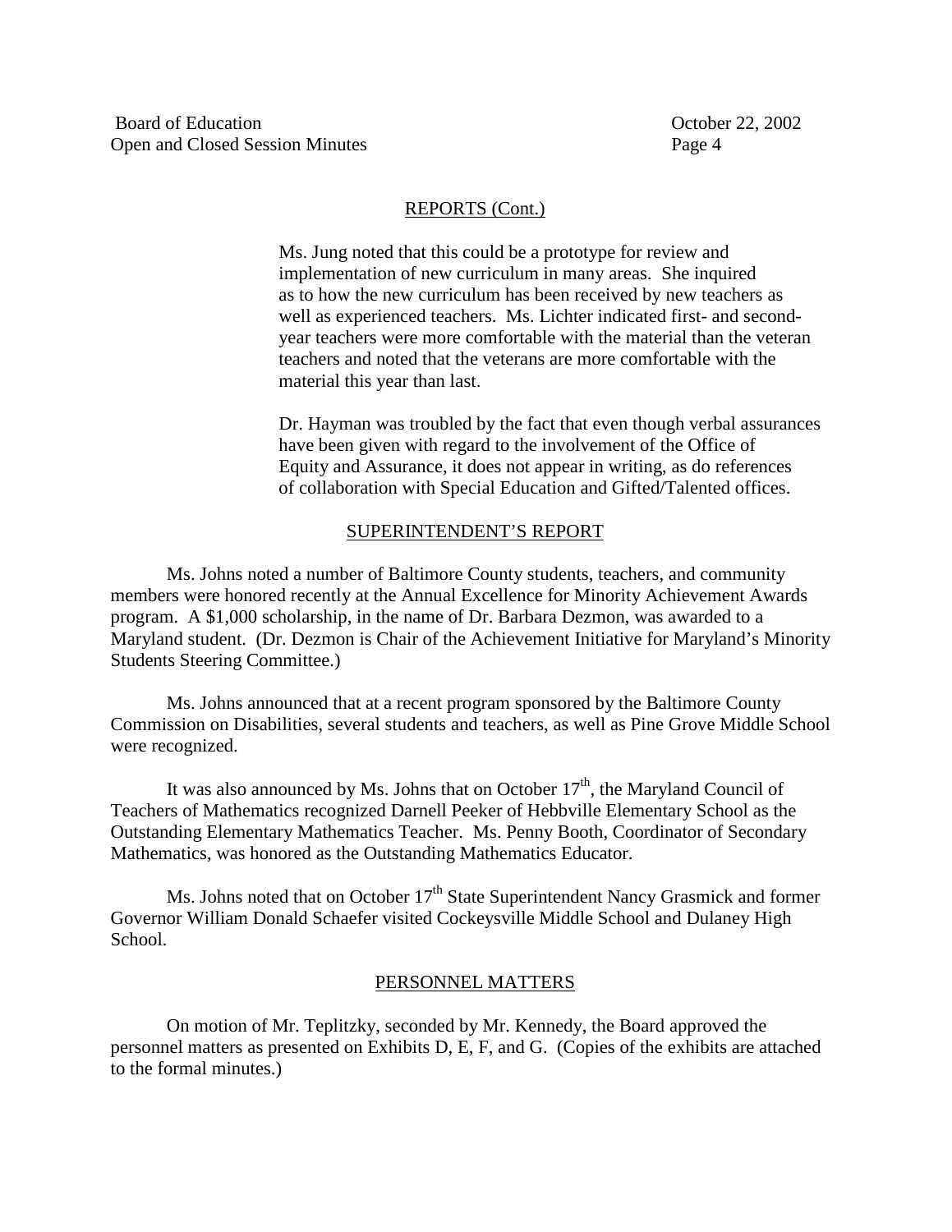# ETHICSREVIEWPANELREAPPOINTMENT

Onmotion of Ms. Ettinger, seconded by Mr. Walker, the Board approved a reappointment to the Ethics Review Panel.

# **CONTRACTAWARDS**

Mr. Hayd enpulled item #5; Mr. Kennedy pulled item #4. On motion of Mr. Kennedy, seconded by Mr. Sasiadek, the Board approved items #1 -3.

- 1. Contracted Services: Evaluation of Magnet School Programs **Additional Services**
- 2. Curriculum Software Manageme nt Performance Series Scantron
- 3. Contracted Services: Video, Digital, and Audio Networking Services – Five - Year Bid

# Item#4

Mr. Kennedy inquired as to how we determine what kind of paint is used and questioned if the school system was getti ng a quality product for the price. Mr. Gay noted that with one vendor, McCormick, products were being awarded fortesting purposes only. He stated that all paints are tested extensively for environmental purposes and to be certain that it is suitable fo r use inschools around children. Dr. Krempel assured Mr. Kennedy the paints used are moderately priced.

Onmotion of Mr. Kennedy, seconded by Ms. Jung, the Board approved item #4.

4. SupplyContract: Interior and Exterior Paint

# Item#5

On motion of Mr. Kennedy, seconded by Ms. Ettinger, the Board approved item #5. Mr. Hayden abstained from discussion and voting on this item.

5. Supply Contract: Various Electrical Supplies – Three -Year Contract

# BUILDING COMMITTEE

The Building Committee, re presented by Mr. Kennedy, recommended approval of items 1-4. The Board approved these recommendations.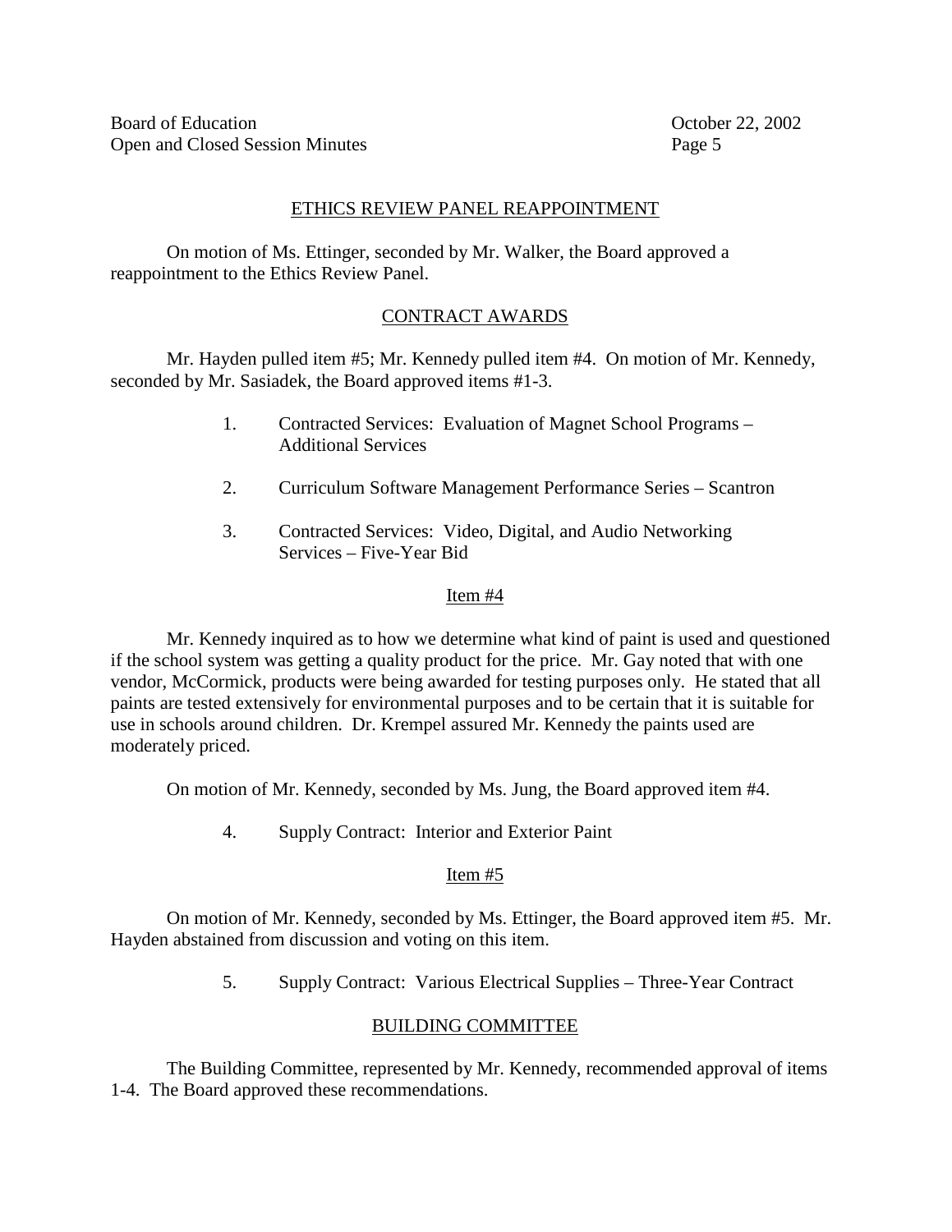# BUILDINGCOMMITTEE(Cont.)

- 1. Fee Acceptance Inspection Services for Reroofing Projects Various Schools
- 2. Change Order Fine Grading Package New Town High School
- 3. Change Order Masonry Package New Town High School
- 4. Increase Contingency Authorization for Concrete Slab Reinforcement PatapscoHigh School

# COMPREHENSIVEMAINTENANCEPLAN -FISCALYEAR2003

The Board received as information the *Comprehensive Maintenance Plan* – *Fiscal Year 2003*.

# BOARDNEGOTIATING TEAMS, 2002 - 2003

On motion of Mr. Kennedy, seconded by Mr. Walker, the Board approved its negotiating teams with various employees roups for  $2002 -2003$ .

# ANNOUNCEMENTS

Mr. Arnold made the following announcements:

- ▶ On Wednesday, October 23, 2002, the Northeast Area Educational Advisory Council will hold its pre -budget meet in gat Eastern Technical High School at 7:00 p.m.
- > On Thursday, October 24, 2002, the PTA Council of Baltimore County will hold its annual Fall Workshop at 6:00p.m. at Cockeys ville Middle School.
- > OnTuesday, October 29, 2002, the Northwest Area Educational Advisory Council will hold its pre -budget meeting at Owings Mills High School at 7:00 p.m.
- $\triangleright$  The next regularly scheduled meeting of the Board of Education of Baltimore County will be held on Monday, November 4, 2002, at Green wood. The meeting will begin with an open session at 5:00 p.m. After the Board adjourns to meet in closed session, followed by a brief dinner recess, the open meeting will reconvene at approximately 7:30 p.m. The public is welcome at all opensessions.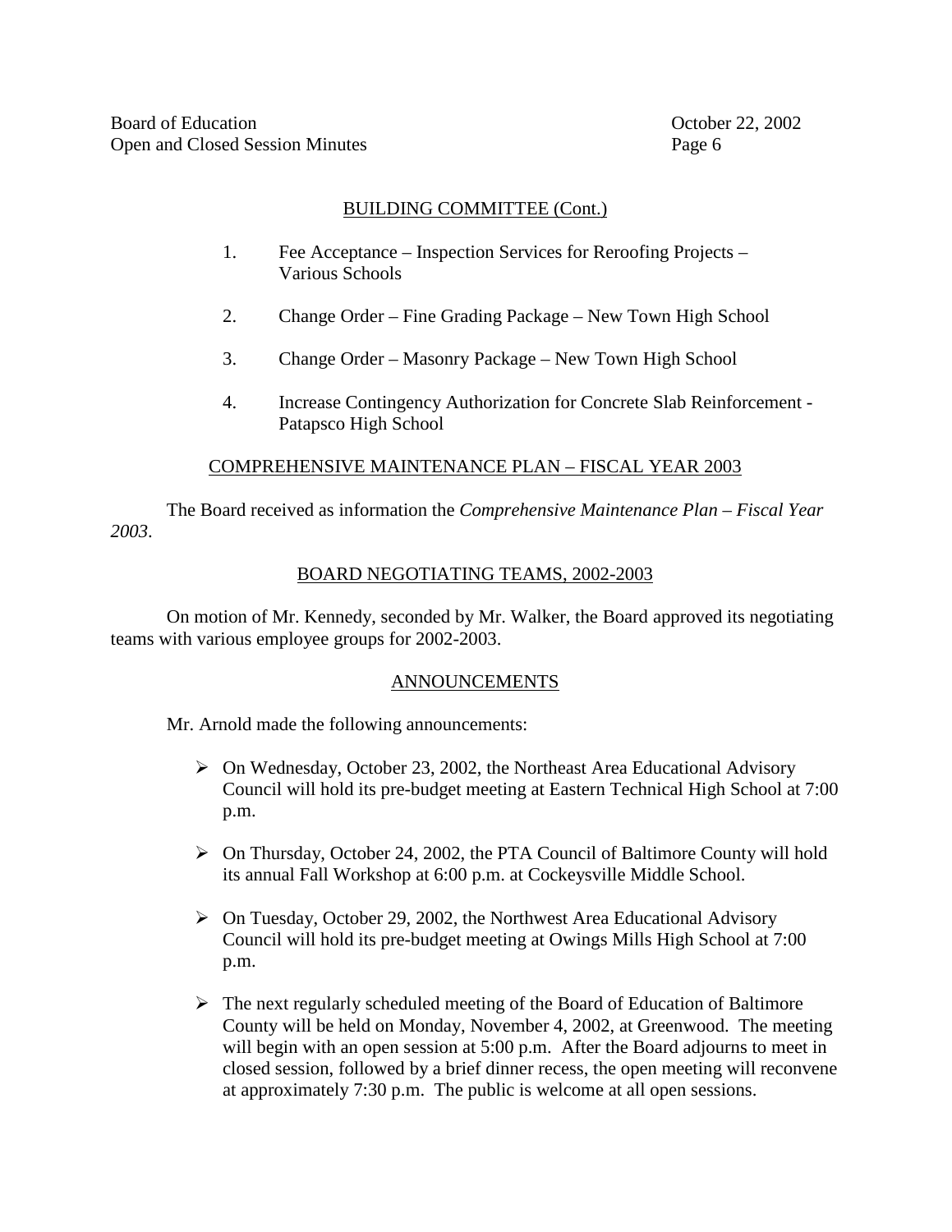#### ANNOUNCEMENTS (Cont.)

Mr. Arnold reminded speakers to refrain from discussing any matter that might come before the Board in the form of an appeal, as well as any personnel matters. Speakers w ere also reminded to observe the time limit.

#### PUBLICCOMMENT

Ms. Amethyst Danesie, President of the Baltimore County Student Councils, noted the upcoming Middle School Leadership Conference and the annual food drive. She also mentioned planning is takin g place for the Speakers Show case in late January.

Ms. Kelli Nelson, Chair of the Citizens Advisory Committee for Special Education, thanked Ms. McMahon and Ms. Lichter for their collaboration with the Office of Special Education as it applied to differe ntiating the new reading series. She noted a need to disaggregate data with regard to special education, particularly as it pertains to the Annual Report.

Ms. Jasmine Shriver, a representative of the Citizens Advisory Committee for Special Education, shared herreasons for disaggregating special education data. MSPAP performance results indicate a substantial increase in the performance gap over time between regular and special education students across the grades. Ms. Shriver stated that regulared u cation and<br>special educations cores are comparable in 3  $\sigma$ <sup>rd</sup> grade, start to decline in 5  $\sigma$ <sup>th</sup> grade, and plummet in special educations cores are comparable in 3  $8<sup>th</sup>$  grade. She further stated that in Baltimore County, and in most jurisdictions, the largest  $d$ isability category, K -5, is speech language impa irment. This category is rarely used after 5 th grade. Special education students with speech language impairment are given IEP's, even if they only receive speech therapy services. The scores are counted into the special education MSPAP scores. Theses tudents are usually the highest achieving and highest performing special education students, and their scores can help inflate and explain the comparable performance results seen on MSPAP between regular and special education students in grade 3. These students exits pecial education after grade 5 because they no longer need speech therapy, and this could explain the dramatic climb in special education MSPAP scores in grade 8.

Ms. MegO'Hare, Chair of the Northeast Area Educational Advisory Council, state dshe has been emailing principals information to be distributed to their PTA's inhopes local units will attend the pre-budget meeting and support improved teacher and administrator salaries, as well as to have funding included for completing the technolo gy infrastructure. She commended the Site-Based Planning Team at Parkville High School for its development of a document geared to match the *Blueprint for Progress* . Ms. O'Hare shared some statistics regarding the grades at which Gifted and Talented stude nts take Algebra I. She also attended a professional development program on AVID.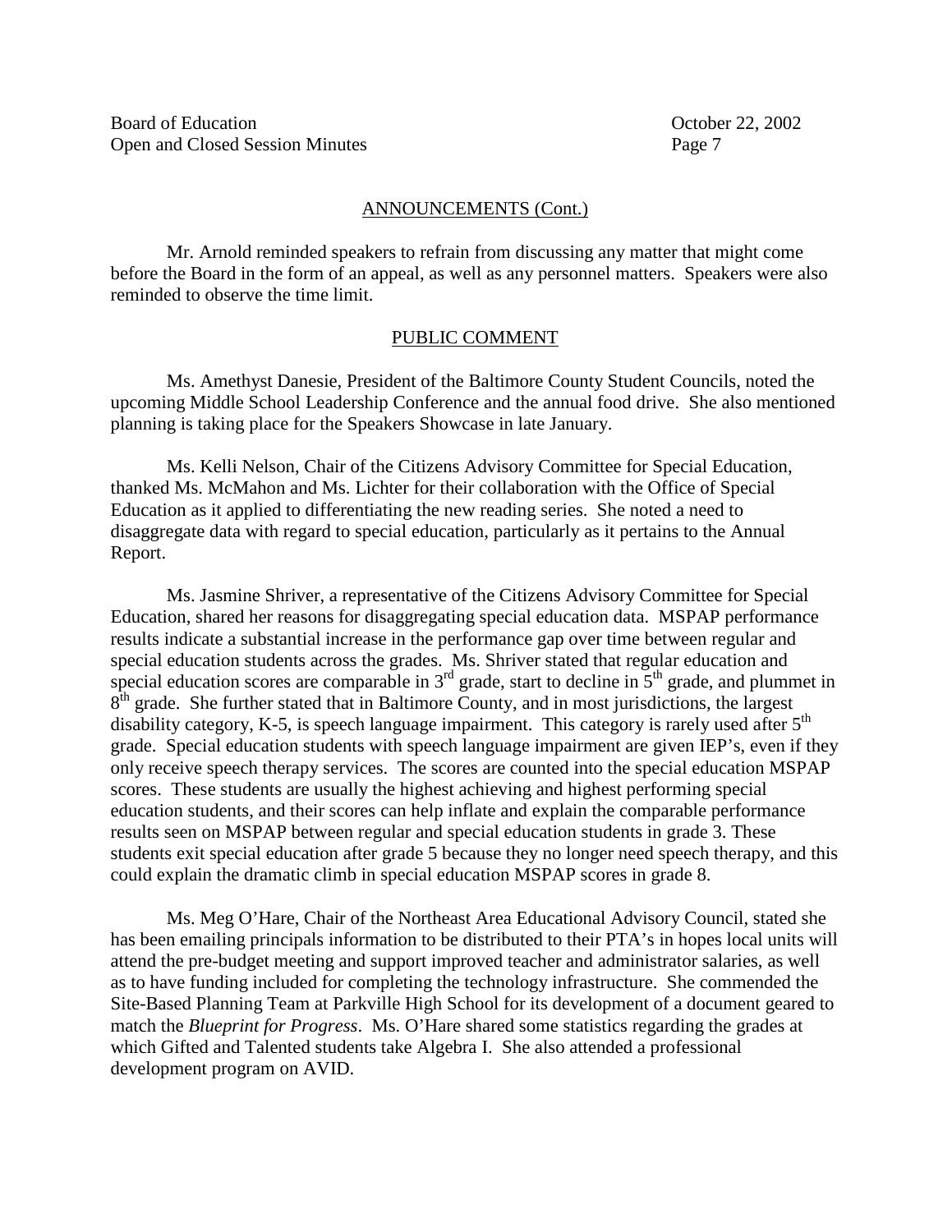## PUBLICCOMMENT(Cont.)

Mr. Nicholas Aquino, a representative of the Central Are a Educational Advisory Council, spoke of the need for a "serious review" of the Career Connections program before it is implemented in other schools. He stated that the students taking advantage of this program at Dulaney are Gifted and Talented and Advan ced Placement. The program was originally provided as an opportunity for students not planning to attend college.

Mr. Nicholas Aquino, are presentative of the Minority Achievement Advisory Group, shared his commitment to focus on the needs of minority children living in group homes. He stated we have the data needed, and he asked the Board for its full commitment to eliminating the achievement gap now, not in the distant future.

Mr. Rodger Janssen, are presentative of the PTA Council of Baltimore Co unty, reminded Board members of the Council's Fall Workshop on October 23 rd and thanked Board and staff for its support of these events. In light of the modifications to school programs and activities due to the sniper, Mr. Janssen requested that decision smade by school administrators be communicated to those impacted in a timely manner.

Delegate Robert Zirkin briefed the Board on plans for a middle school in the Northwest Area. He stated that earlier this year, State senators, delegates, and the Count vExecutive made a formal request for a parcel of land on the Rosewood site. During the process, it was determined that the school system had not requested the land. Delegate Zirkin asked the Board to submita request for the land to the Department of He alth and Mental Hygiene. He also noted that money was committed to hire a consultant for analysis of this property, but the money was not included in these hoolsystem's budget.

Ms. Kelli Nelson, a Northwest Area parent, noted according to the report pr esented at the last Board meeting, the North west Area has the highest number of trailers and modulars in the school system, which indicates a need for additional space. Invisiting the Office of Strategic Planning, Ms. Nelson was given state rated capacit ynumbers indicating severals chools in the Northwest are under capacity. As an example, Ms. Nelson stated that Deer Park Middle School is shown as being 78 students under capacity, but in reality, 16 teachers work of fof carts.

Ms. Stephanie Wilson, a Featherbed Elementary School parent, requested the Board look into property that is for sale on the backside of the school. She stated the Board is not serious about making changes at the school. Ms. Wilson asked for additional parking and an addition for respect to respect to respect to respect to respect to respect to respect to respect to respect to respect to respect to respe Featherbed.

Ms. Leslie Carter, a Featherbed Elementary School parent, asked the Board to investigate the property that is forsal eto see if it could be used to help relieve Featherbed's overcrowding.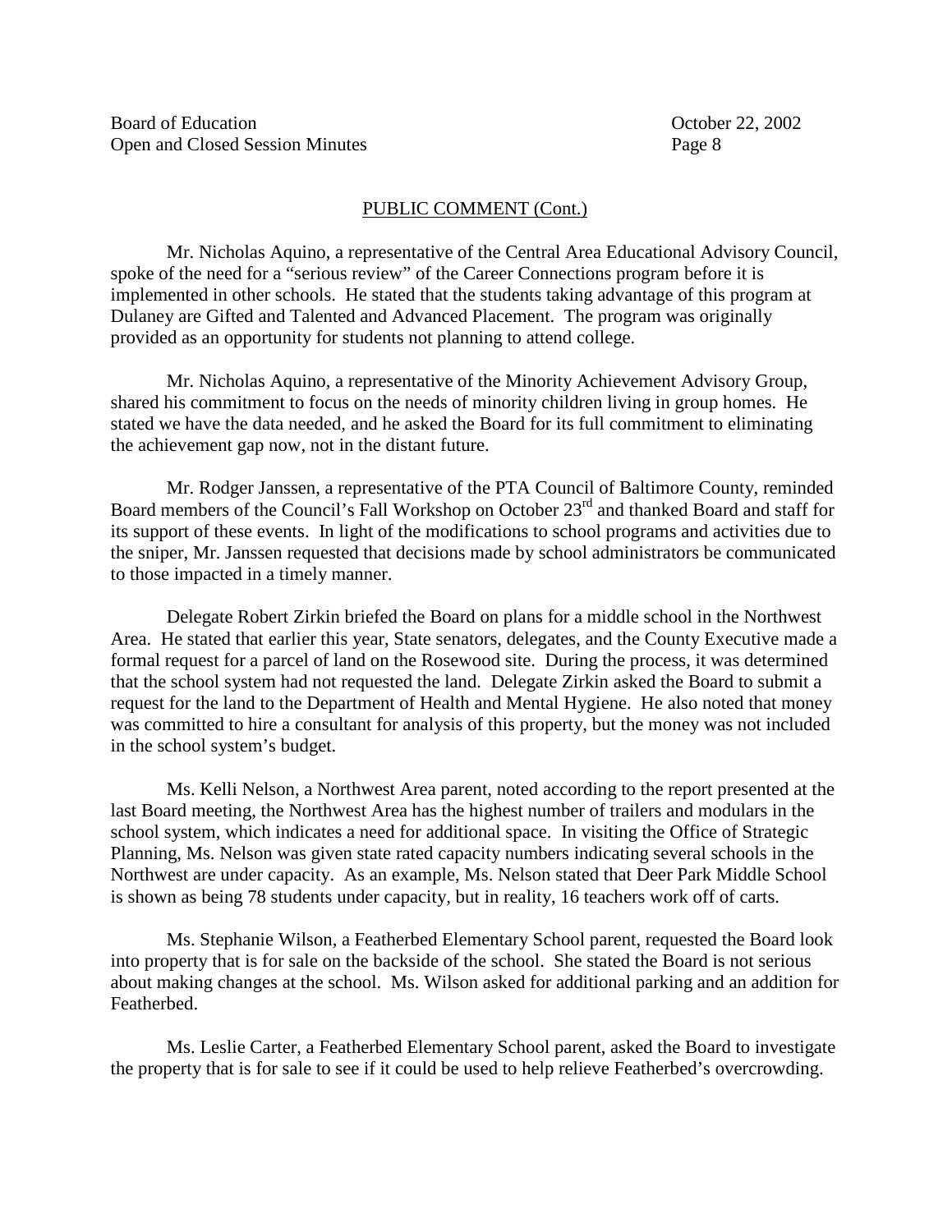Board of Education Corober 22, 2002 Open and Closed Session Minutes Page 9

## PUBLICCOMMENT(Cont.)

Ms. Sandra Fromprong, are presentative of the Winfield Elementary School PTA, spoke of the need for additional staffing at Winfield. She stated classes are overcrowded due to the currentst affingformula.

At 9:35 p.m., Mr. Walker moved to adjourn the open session. The motion was seconded by Ms. Bormel and approved by the Board.

Respectfully submitted,

\_\_\_\_\_\_\_\_\_\_\_\_\_\_\_\_\_\_ Christine M.Johns Deputy Superinte ndent **Curriculum and Instruction** 

dz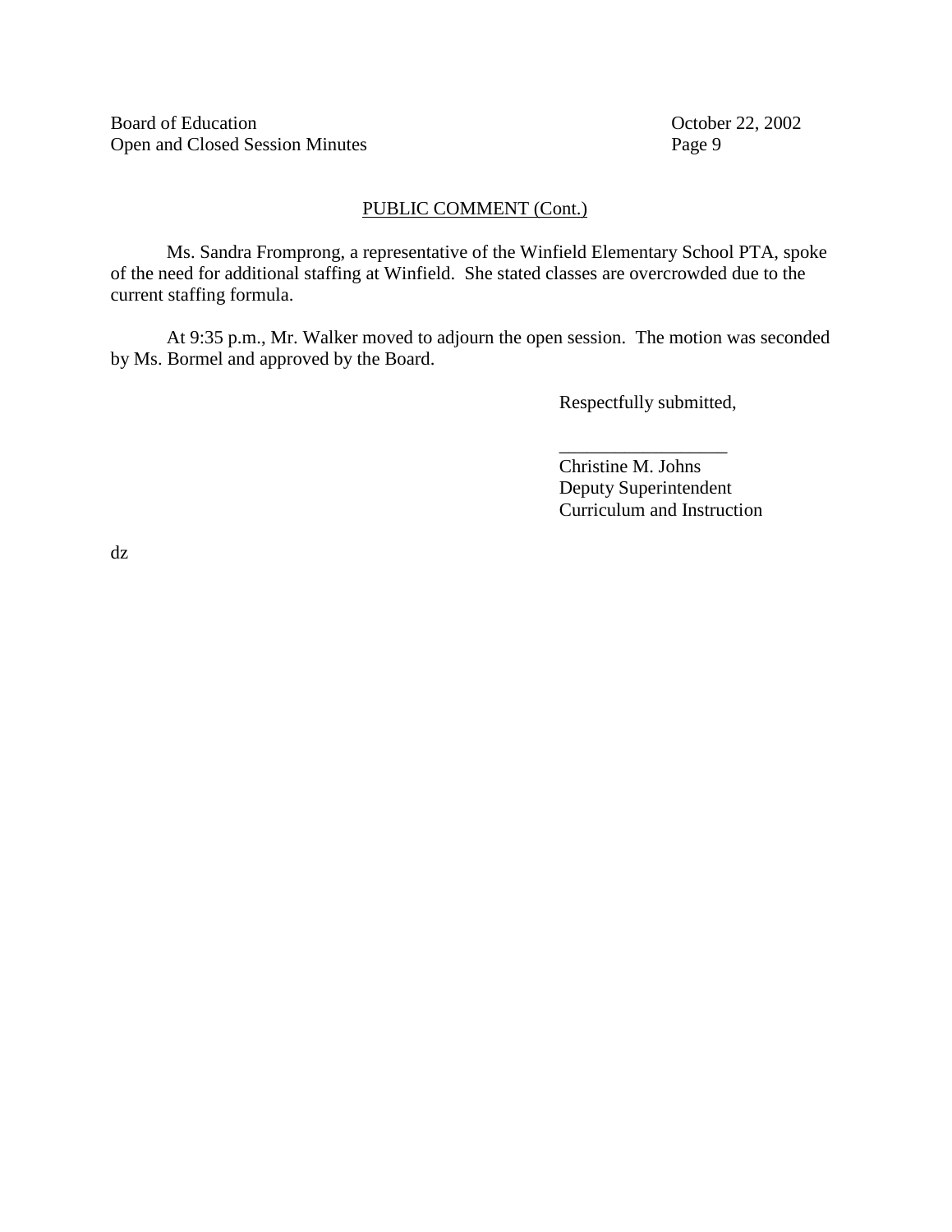#### TENTATIVEMINI ITES

### BOARD OF EDUCATION OF BALTIMORE COUNTY, MARYLAND

#### Monday, November 4, 2002

The Board of Education of Baltimore County, Maryland, met in open session at 5:01 p.m. at Greenwood. President Donald L. Arnold and the following Board members were present: Ms. Sarah D. Bormel, Ms. Phyllis E. Ettinger, Mr. Thomas G. Grzymski, Ms. Jean M. H. Jung, Ms. Janese Murray, and Mr. James E. Walker. In addition, Dr. Joe A. Hairston, Superintendent of Schools, and staff members were present.

Ms. Jung moved that Sarah Bormel be allowed to participate indiscussions regarding negotiations. The motion was seconded by Ms. Etting erand approved by the Board.

Mr. Teplitzky entered the room at 5:01 p.m.

At 5:02 p.m., Ms. Ettinger moved the Board goint closed session to discuss personnel matters and to discuss matters regarding negotiations pursuant to the Annotated Code of Maryland, State Government Article,  $$10 - 508(a)(1)$  and  $(a)(9)$ . The motion was seconded by Ms. Murray and unanimously approved by the Board.

#### CLOSEDSESSIONMINUTES

Mr. Capozzi, Manager of Staff Relations, provided a Power Point™ presentation on possible negotiations proposals and the fiscal impact.

Mr. Hayden entered the room at 5:18 p.m.

Mr. Grimsley discussed the proposals with the Board.

Mr. Grimsley reviewed the appointment, transfer, and advisory council appointment that appear on this evening's agenda.

At 5:50 p.m., Mr. Walker moved the Board adjourn the closed session for a brief dinner recess. The motion was seconded by Mr. Teplitzky and approved by the Board.

## **OPENSESSIONMINUTES**

The Board of Education of Baltimore County, Maryland, reconvened in open session at 7:30 p.m. at Greenwood. President Donald L. Arnold and the following Board members were present: Ms. Sarah D. Bormel, Ms. Phyllis E. Ettinger, Mr. Thomas G. Grzymski, Mr. John A. Hayden, III, Ms. Jean M. H. Jung, Mr. Michael P. Kennedy, Ms. Janese Murray, Mr. Sanford V. Teplitzky, and Mr. James E. Walker. In addition, Dr. Joe A. Hairston, Superintendent o f Schools; staff members; members of various civic, employee, and community organizations were present as was the media.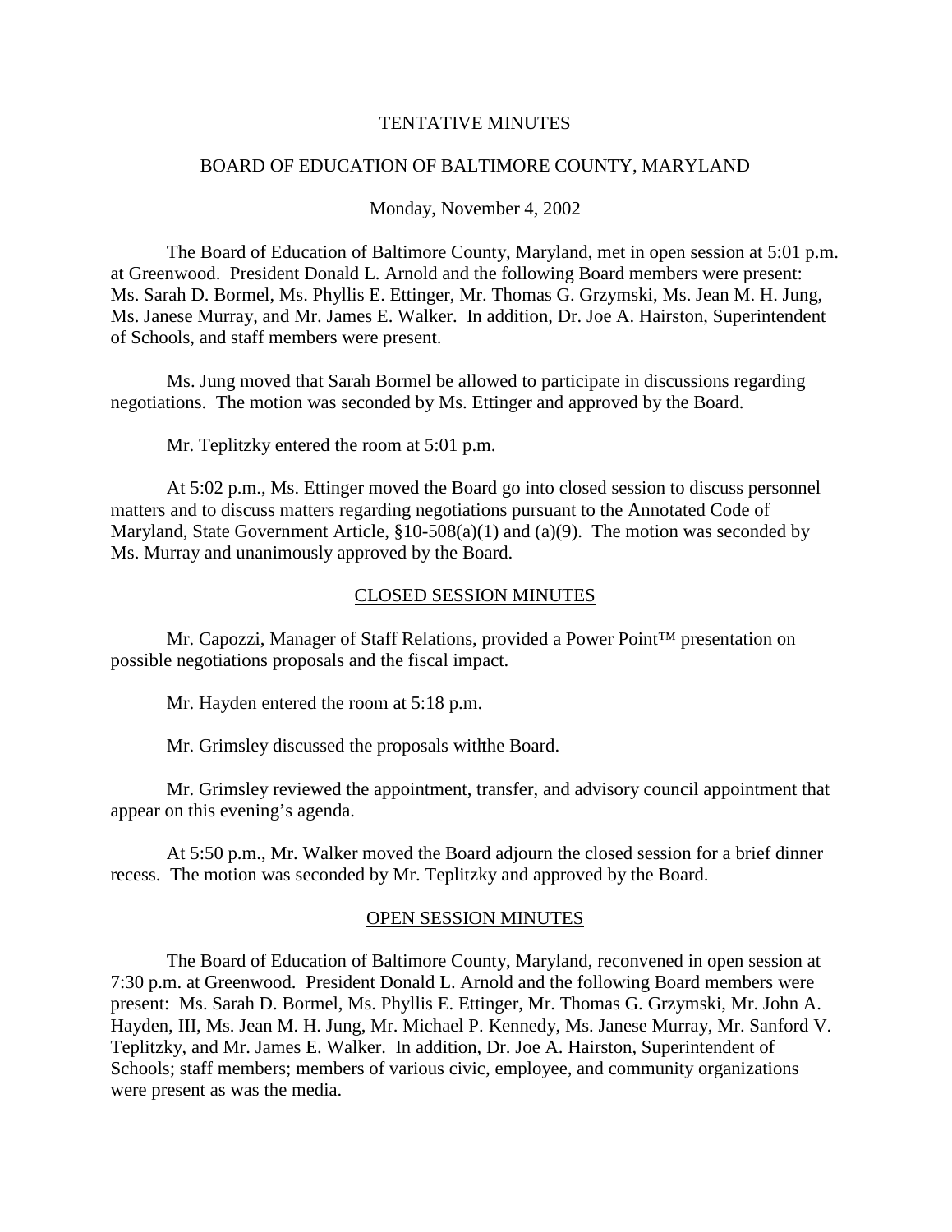# PLEDGEOFALLEGIANCE

The open session comm enced with the Pledge of Allegian ceto the Flag, which was led by Ms. Jodie Lynch, and a period of silent meditation for those who have served education in the Baltimore County Public Schools.

# **OPENSESSIONMINUTES**

Mr. Arnold informed the audience of the previous sessions in which Board members had participated earlier in the afternoon.

# SUPERINTENDENT'SREPORT

Dr. Hairston expressed his appreciation for the support of Ms. Johns, Mr. Haines, Ms. Audette, and the Executive Directors during his absence at the last Board meeting. He noted the outstanding quality of individuals in the school system and stated no one individual runs the system.

Dr. Hayman entered the room at 7:32 p.m.

Dr. Hairston announced that Sollers Point/Southeastern Technical High School has received the International Organization for Standardization 9001:2000 registration. This designation is highly coveted in business and industry. Mr. Fangman and the Sollers Point/Southeastern staff and community were congratulated for receivin gthis honor.

Dr. Hairstonnoted that at a recent breakfast meeting heattended, Baltimore County Public Schools and the Associated Builders and Contractors received an award from the County Executive and the Economic Workforce Council for the school sys tem's 100% increase of student participation in building trades programs. Dr. Hairston thanked Charlene Bonham and her staff for their work in this area.

# New Town High School Academic Program

Ms. Bailey, Executive Director of Special Programs K -12; Ms . Grant, Executive Director of Secondary Programs; and Mr. Thibeault, Principal of New Town High School, provided information through a Power Point™ presentation with regard to the academic program for New Town High School, which is scheduled to open in Au gust 2003. New Town will be a comprehensive highs chool with four career academies —Arts, Humanities, and Communications; Business and Information Management; Health, Human, and Social Sciences; and Mathematics, Science and Technology. During its first ye ar, New Town will house only 9 th and  $10$ <sup>th</sup> grades. The remaining grades will be phased in by the  $2005$   $-2006$  school year.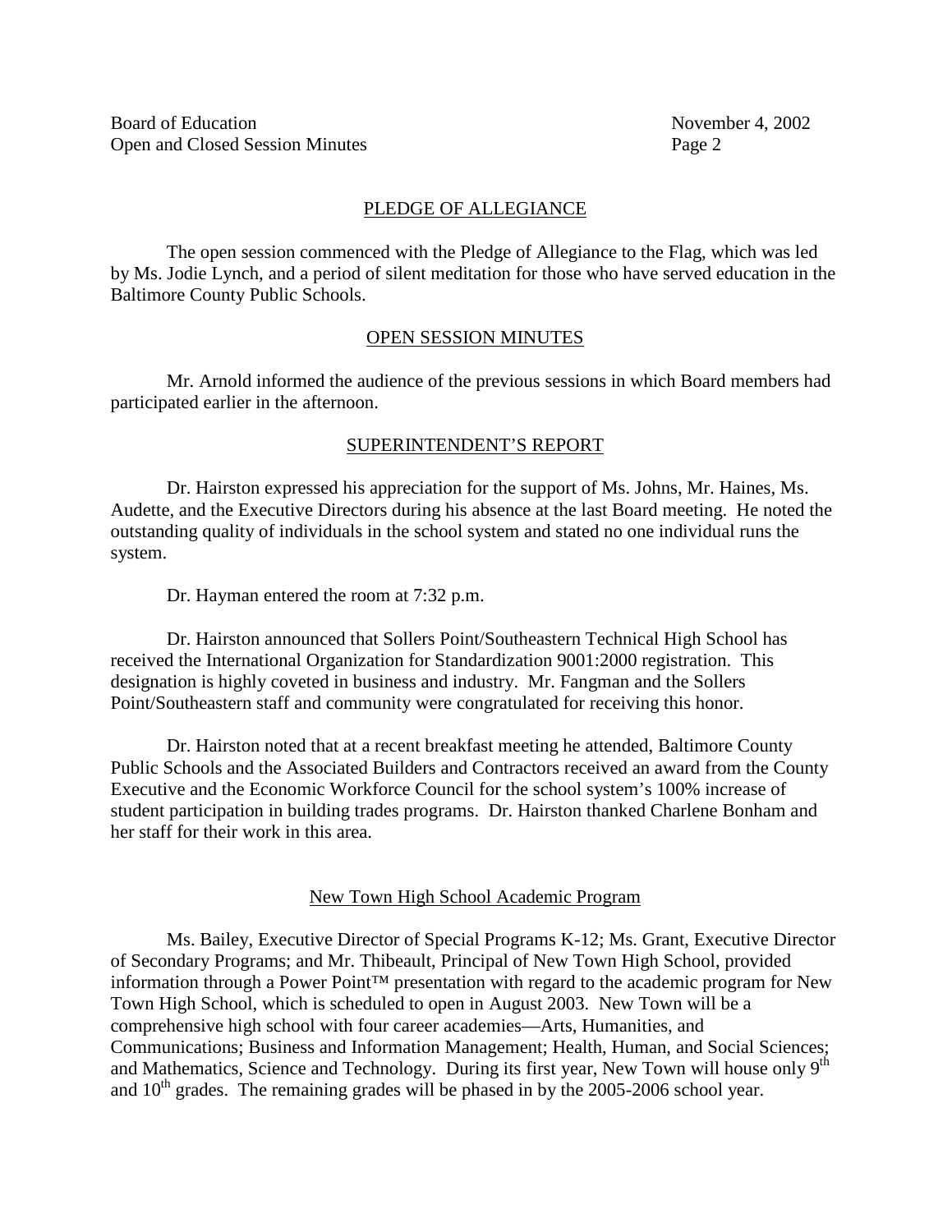Board of Education **November 4, 2002** Open and Closed Session Minutes Page 3

#### New Town High School Academic Program (Cont.)

Ms. Ettingernoted the importance of guidance at the middle and high school levels and hatsome students are not ready to make career choices at 8  $\mu$  or 9  $\mu$  rade. Mr. This beault stated that some students are not ready to make career choices at 8 agreed that most 9 th graders do not have a clear idea of what caree r they want to pursue. He stated that students will have an opportunity to see where they want to focus their attention. Students will be counseled about the programs offered and urged to think more globally. He also noted that students will be able to change from one academy to another.

Ms. Bormelinquired if other students from the Northwest Area will be able to attend New Town's academies. Mr. Thibeault advised that this academic program is planned for students living within New Town's boundaries.

When asked by Mr. Grzymski how the four academy focus was determined, Mr. Thibeault stated that labor market data and statistics were considered as well as the course selections of students at Owings Mills and Randalls town High Schools, the schools from which New Town will draw. Also considered was research done by Charlene Bonham in the Career and Technology Education Office.

Dr. Haymanin quired about the lack of music in the Arts program. Mr. Thibeault assured Dr. Hayman that music will be part of the program, but the rewill not be an extensive enrichment program.

Ms. Ettinger suggested to Mr. Thibeault that when speaking to parent sand students about the academy offerings, it will be important for them to see all offerings that will be available, rather than the highlights shown in the Power Point™ presentation.

## Introduction of DeJong & Associates

Ms. Fromm, Executive Director of Planning and Support Operations, updated the Board on the progress of the study being conducted by DeJong & Associa tes. The study will analyze the current demographic trends in the Northwest Area, with a focus on the schools that are overenrolled and those that are undercapacity. Existings chool boundaries will be reviewed and areas in which new school sites or capit al projects may be needed will be identified. Ms. From m stated that Baltimore County Public Schools has worked closely with Baltimore County Governmenting etting access to the Geographic Information System (GIS). DeJong  $\&$ Associates has also worked with school system staff to provide training on using the GIS system with our data. The current enrollment data will be built into the DeJong recommendations.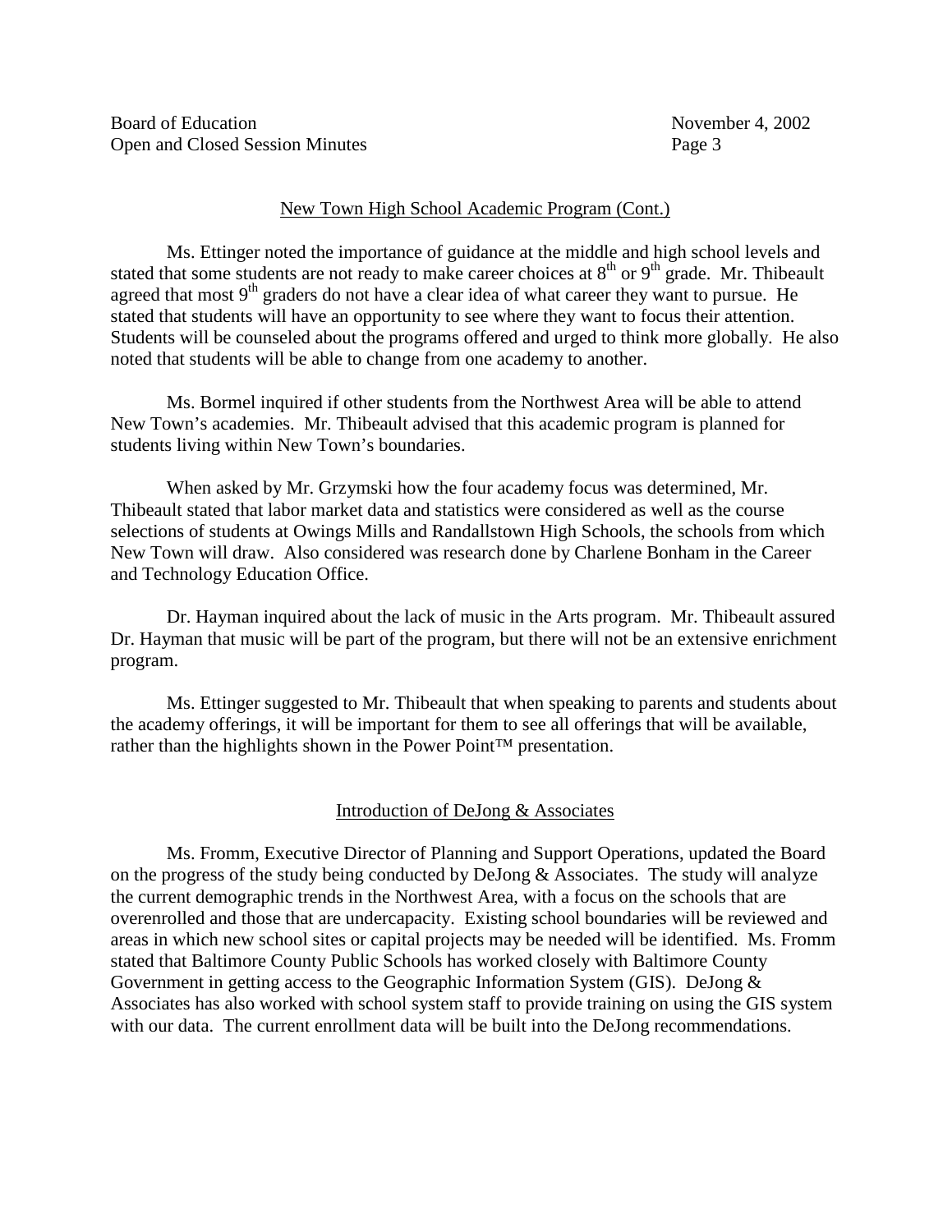Board of Education **November 4, 2002** Open and Closed Session Minutes Page 4

#### Introduction of DeJong and Associates (Cont.)

Mr. Arnold announced that a work session will be held on Tuesday, November 12  $t_1$ , at 7:00 p.m. for presentation of the DeJong report and recommendations. Board discussion on the report will take place at the Novembe  $\frac{1}{18}$  th Board meeting.

Dr. Hairston acknowledged the work our teachers are doing with children under the outstanding leadership of principals.

## RECOGNITION OF ETHICS REVIEW PANEL APPOINT MENT

Mr. Grimsley recognized the new estappointe et othe Ethics Rev iew Panel approved at the October 22, 2002, Board meeting.

# REPORT

The Board received the following report:

FY 2003 Supplement for the Aging Schools Program – On motion of Mr. Kennedy, seconded by Mr. Walker, the Board approved a budgets upplement fort he Aging Schools Program in the amount of \$439,000.

## PERSONNELMATTERS

On motion of Mr. Kennedy, seconded by Mr. Walker, the Board approved the personnel matters as presented on Exhibits B, C, D, E, and F. (Copies of the exhibits are attached to the formal minutes.)

# **CONTRACTAWARD**

Onmotion of Mr. Kennedy, seconded by Mr. Walker, the Board approved a contract award for Equipment – Tractors and Aerator.

## **BUILDINGCOMMITTEE**

The Building Committee, represented by Mr. Grzymski, recommended approval of i tems 1-3. The Board approved these recommendations.

- 1. Accessible Route to Playground Deer Park Elementary School
- 2. Change Order Woodlawn High School Addition
- 3. Memorandum of Understanding: Driveway Entrance Improvements Hereford High School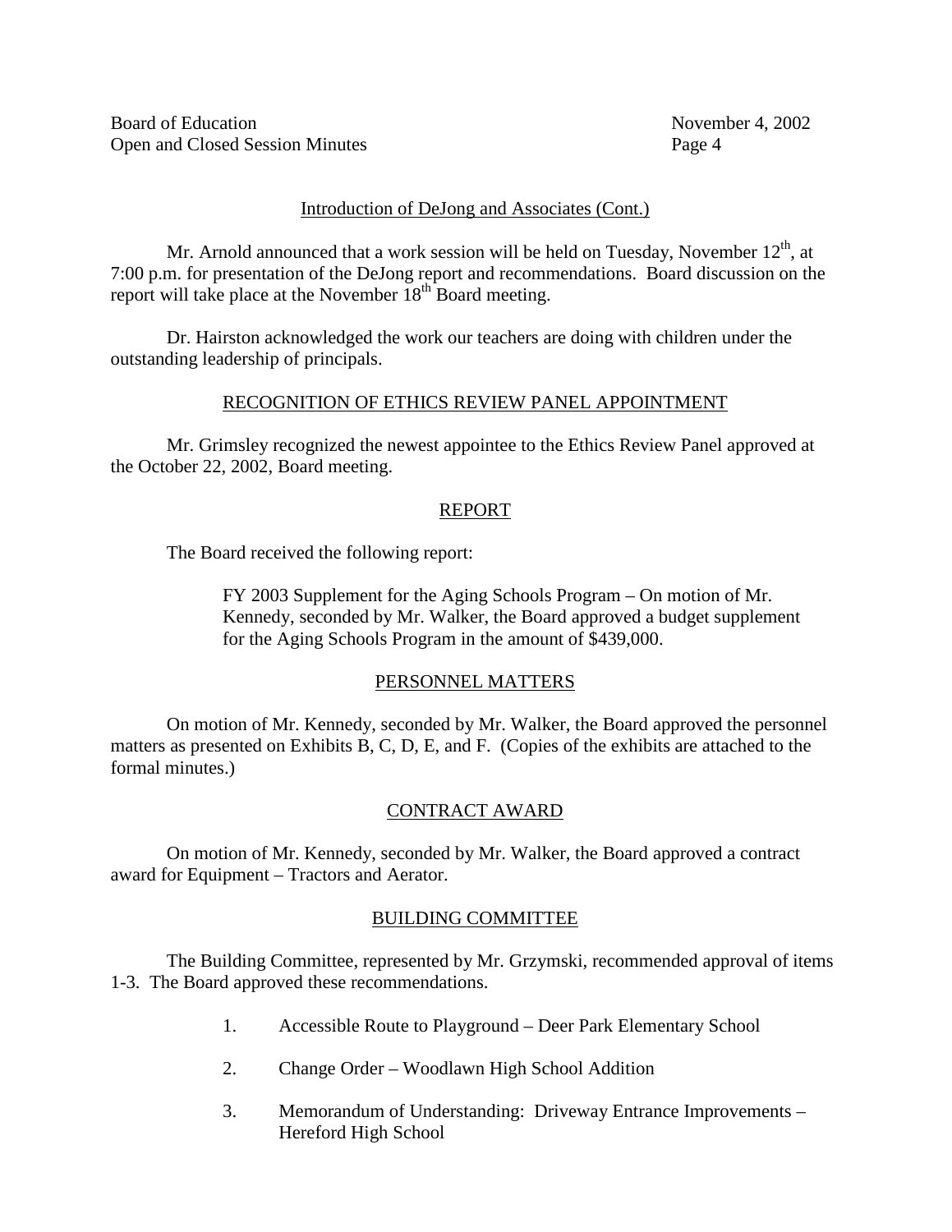### ANNOUNCEMENTS

Mr. Arnold made the following announcements:

- $\triangleright$  Schools and offices will be closed on Tuesday, November 5, 2002, for Election Day.
- $\triangleright$  On Wednesday , November 6, 2002, a joint meeting of all area educational advisory councils will take place at the Ridge Ruxton School at 7:00 p.m.
- > OnTuesday, November 12, 2002, at 7:00 p.m. at Greenwood, the Board will conduct a work session on the DeJong & Associate sreport.
- > OnTuesday, November 12, 2002, the Northeast Area Educational Advisory Council will meet at the Battle Monument School at 7:30p.m.
- $\triangleright$  The next regularly scheduled meeting of the Board of Education of Baltimore County will be held on Monday, Novem ber 18, 2002, at Green wood. The meeting will begin with an open session at 5:00 p.m. After the Board adjourns to meetinclosed session, followed by a brief dinner recess, the open meeting will reconveneatapproximately 7:30 p.m. The public is welcome at all open sessions.

Speakers were reminded to refrain from discussing any matter that might come before the Board in the form of an appeal, as well as any personnel matters. Speakers were also asked to observethetimelimit.

Dr. Haymann oted that at are cent meeting of the State Superintendent's work group for Bridgeto Excellence, Pat Forrester, President of the Maryland State Teachers' Association, commented positively about Woodlawn Middle School. She noted that are markable turnaround had taken p lace. Ms. For rester stated upon entering the school, she found a tremendous change in the climate and a different atmosphere among the teachers. Dr. Hayman commended her for making the statement and shared herobservations with Woodlawn's principal.

## **PUBLICCOMMENT**

Ms. Paula Simon, President of the Council of Administrative and Supervisory Employees (CASE), thanked the Board for its willingness to listen to CASE's concerns. She shared her optimism there would be more direct links with the Board in the future. Ms. Simon also expressed CASE's appreciation for its inclusion in the decision -making process with regard to revisions to the *Blueprint for Progress* and telecommunications and benefits discussions.

Ms. Rodger Janssen, a representative of the PTA Council of Baltimore County, thanked the Board members who attended recent pre -budget meetings. He spoke of a study that showed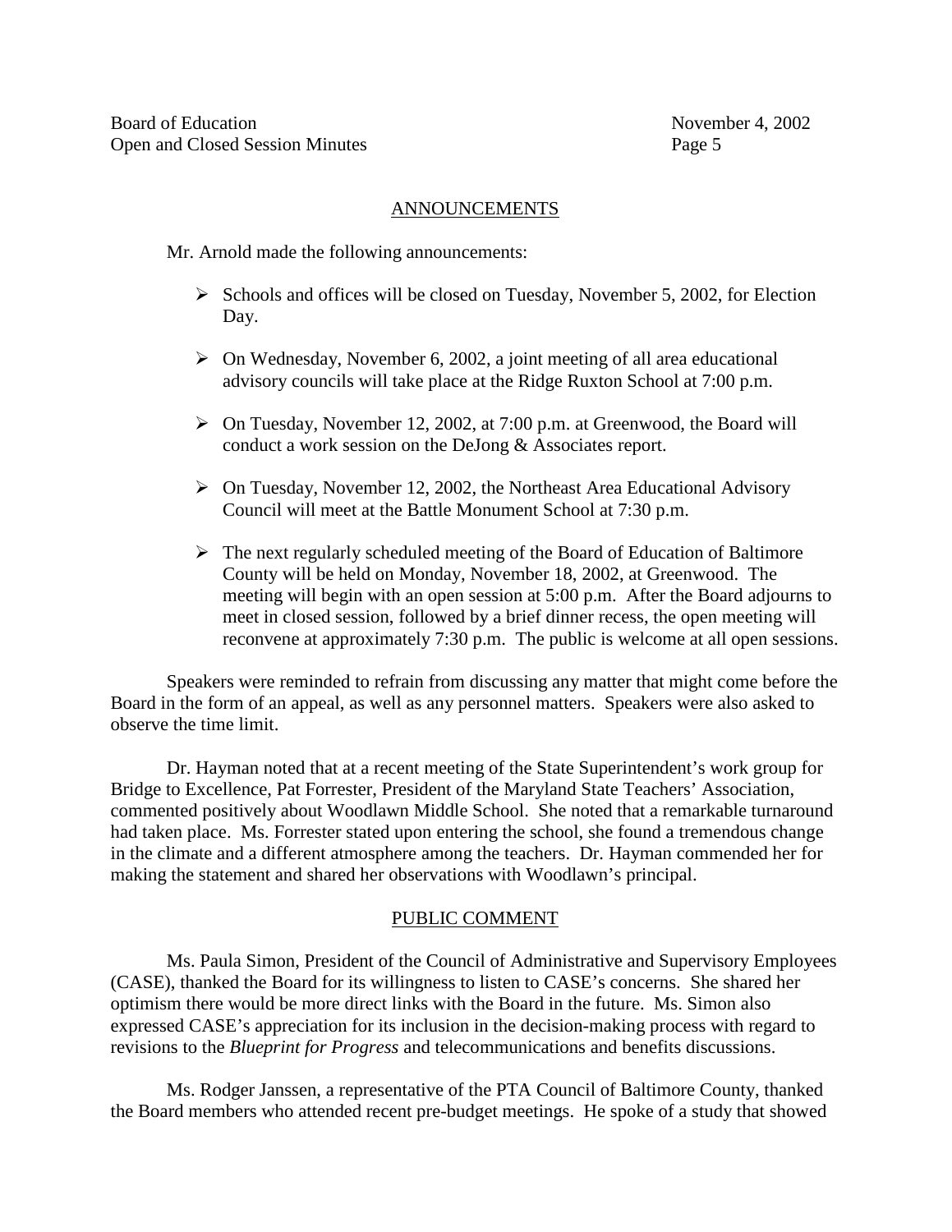### PUBLICCOMMENT(Cont.)

if Advance d Placement (AP) classes were required of all high schools tudents, academic success among minorities would improve. Mr. Janssen stated there is also a national study that ranks highschools in their successatimplementing the AP curriculum. Of the 494 schools listed that meet the minimum requirements, the first and only Baltimore County public school to make the list came in at 196. With regard to the *Blueprint for Progress* , Mr. Janssen stated that in its current form, the documents tresses communicati on between these hools ystem and parents. This is not always occurring. Finally, he asked for clarification as to whether the parent names listed on the draft copy are parents who reviewed the draft document or whose red on the committee.

Mr. Mark Bey tin, President of the Teachers Association of Baltimore County, spoke about educational issues (voucher program, tuition tax credits) around the country that may be affected by the outcome of tomorrow's elections. Mr. Beytins hared a comment made recently by Susan Newman, Assistant Secretary of Education, with regard to the No Child Left Behind Act.

Ms. Leah Dean, a future Baltimore County Public Schools parent and teacher candidate from Towson University, requested the Board re -examine its policy of label eling members of the audience as guests or stakeholders. It was Ms. Dean's opinion that citizens are stakeholders.

Ms. Helen Craigs hared her frustration at trying to enroll her grandchildren in Baltimore County Public Schools. She described the circums tances leading to the necessity of enrolling her grandchildren in Baltimore County and how she had been denied becauses he was not the legal guardian.

At 8:52 p.m., Mr. Walker moved to adjourn the open session. The motion was seconded by Mr. Hayden and approved by the Board.

Respectfully submitted,

\_\_\_\_\_\_\_\_\_\_\_\_\_\_\_\_\_\_\_ Joe A. Hairston Secretary-Treasurer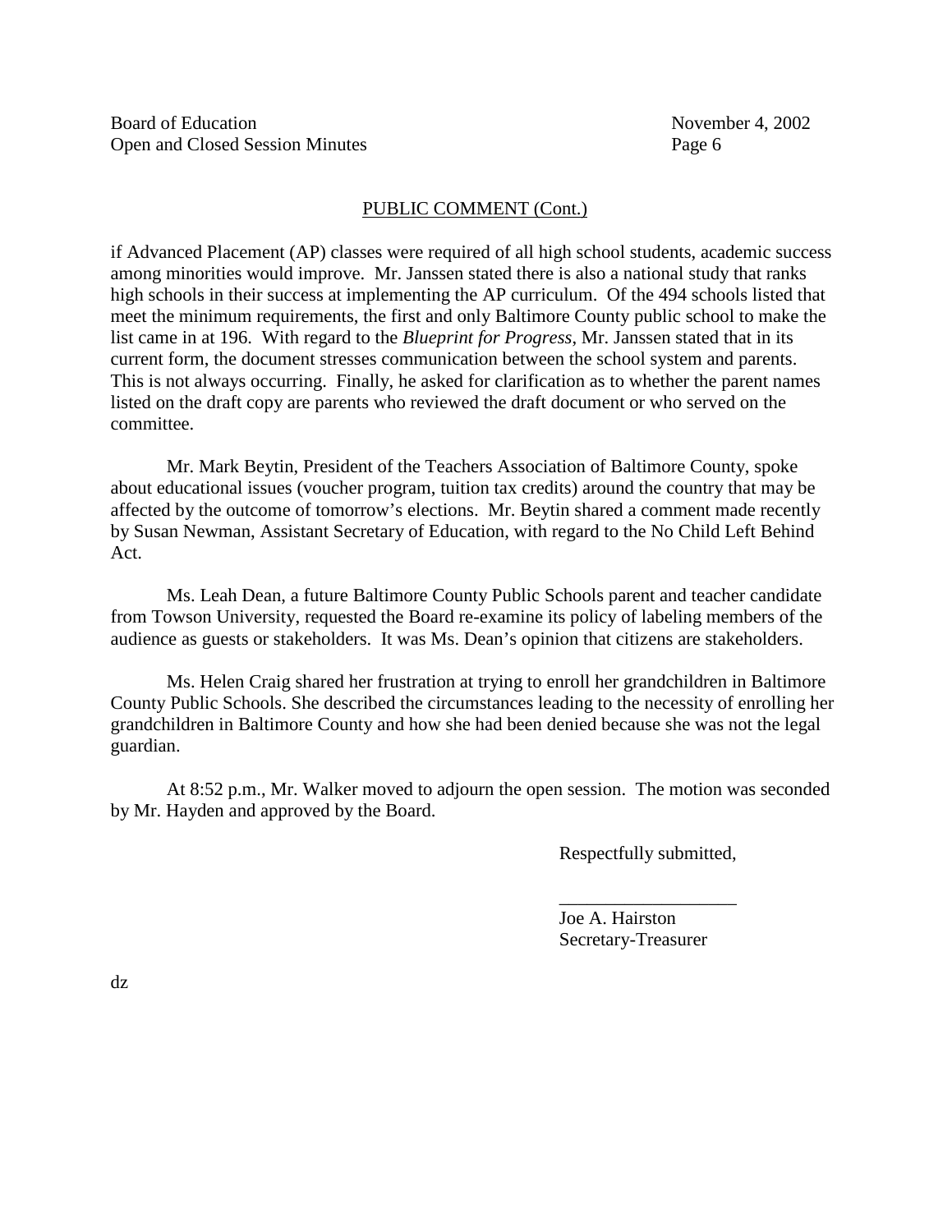# REPORT OF THE WORK SESSION OF THE BOARD OF EDUCATION OF BALTIMORE COUNTY, MARYLAND

Tuesday, November 12, 2002

The work session was called to order by President Donald L. Arnold at 7:03 p.m. In<br>http President Arnold, the following Board members were bressent: Ms. Sarah D. Bormel. addition to President Arnold, the following Board members Ms. Phyllis E. Ettinger, Mr. Thomas G. Grzymski, Mr. Michael P. Kennedy, Ms. Janese Murray, Mr. James R. Sasiadek, and Mr. James E. Walker. Also present were members of staff and the media.

Mr. Arnold welcome deveryon eand thanked Ms. Rita Fromm, Executive Director of Planning and Support Operations, Mr. Daniel Scroggs, Administrative Support - Technology, and Mr. Greg Barlow, Executive Director of Technology, for their hard work in preparing for tonight's video presenta tion. Mr. Arnold introduced Ms. Fromm.

Mr. Teplitzky and Mr. Hayden entered the room at 7:05 p.m.

Ms. Frommintroduced Ms. Carolyn Staskiewicz, Project Manager with DeJong and Associates, and Mr. Matthew Cropper, GIS Analyst with DeJong and Associates . Ms. Staskiewicz and Mr. Cropper made a video presentation that supplied information about the DeJong firm, the timeline, and the processus edin the study.

It was noted that the student population in the Northwest Area is expected to increase by about 1,300 by 2010. There are 7,098 single -family detached homes planned for development in this area. That could generate up to 4,258 students. Ms. Staskiewicz stated there were 394 births in 2001 within the New Town Elementary School boundary, which would mean there would be twice as many kindergarteners in 2006 as the reare currently.

In looking at boundary adjustments, the one where students were moved the least and caused minimum amount of changeresulted in no less than eight (8) elementary schools b eing affected and 500 students that would be moved. De Jong recommended the Board consider building an elementary school, perhaps on the Woodholme site.

Short-termoptions (1 -2 years) to relieve New Town's overcrowding include:

- Annexing approximately 150 New Town Elementary students to Franklin and Glyndon Elementary Schools,
- Useofportableclassrooms,
- Doubleshifts/splitsessions,
- Yearroundschool, and
- The use of alternative spaces i.e., classes at community centers.

It was noted that the above are options, but the variant obeing recommended.

Long-term recommendations include: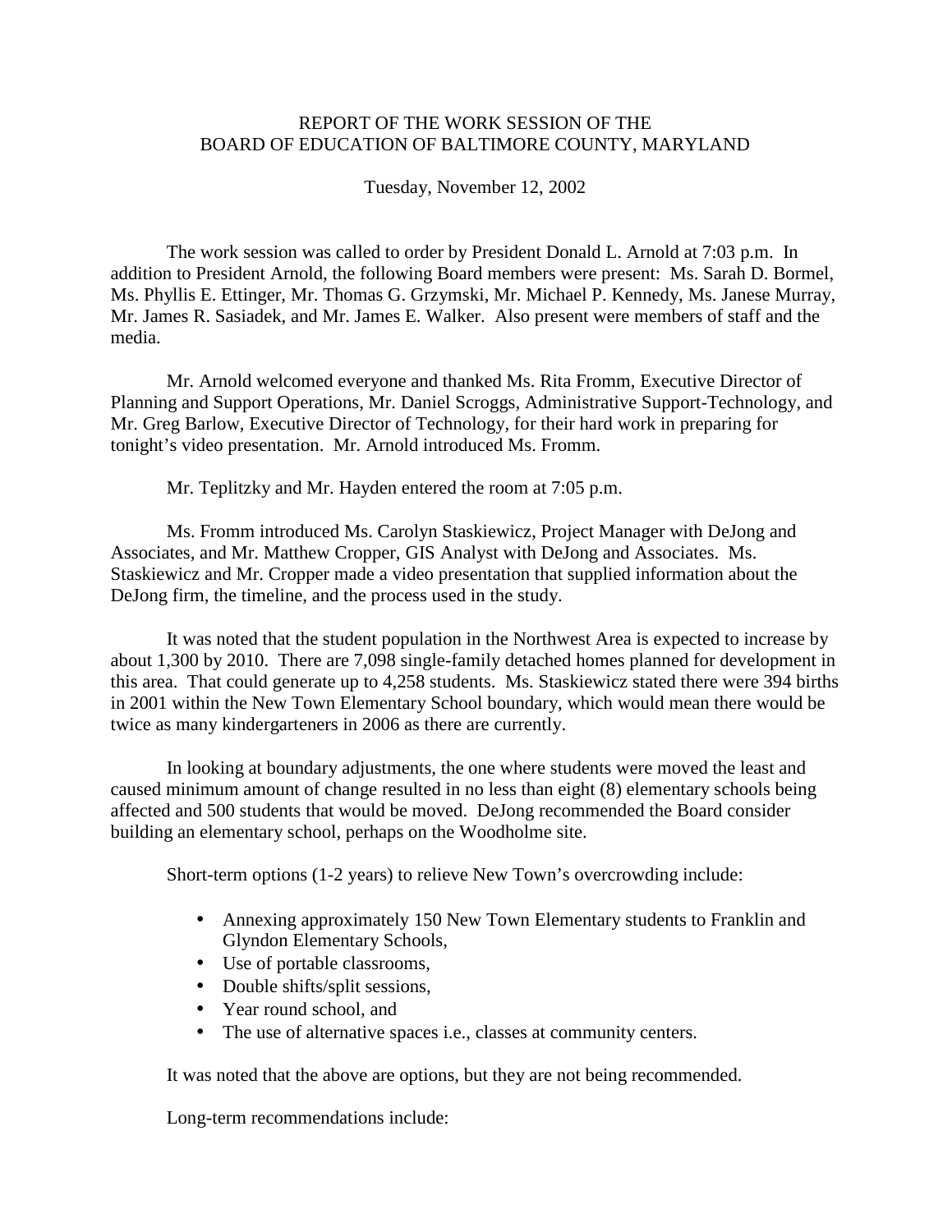- Construction of a new elementary school and consideration of building a second elementary school,
- Conducting a district -wideboundary analysis, and
- Developing a district -wide facility plan.

Mr. Cropper reviewed two possible boundary adjustment options. The first involved three pockets of students. Some students from New Town would be shifted to Winand, which would place Winand over cap acity, therefore, creating a domino effect. Some students would be sentfrom Winand to Church Lane, and some students from Church Lane would be transferred to Randallstown. A second pocket of young sters would be transferred to Fort Garrison and a few FortGarrisonstudents would be transferred to Pine wood. The third pocket of students would be transferred to Owings Mills.

The second option would involve shifting boundaries at all 18 Northwest Area schools.

With regard to Special Transfers tudents and option #2, Ms. Staskiewicz noted that there are still not enough seats if everyone went to their homes chool.

Mr. Grzymski asked Ms. Staskiewicz if any consideration was given to students in housing units in a reas that may be prone to high turnover, such asstarter homes or a partments. Ms. Staskiewicz stated that information was not considered in this evening's presentation, but that it did figure into the enrollment projections done by the school system. Ms. Carter, Specialistin Boundaries/Enrollment noted that the Office of Strategic Planning has mapped all apartment complexes in the Northwest, Southwest, and Southeast Areas. She also stated that thereissizable housing planned in the Reisterstown Road corridor, the Liberty Road corridor, and the N ew Town area that has not been mapped because permits have not been issued.

Ms. Ettingeringuired as to how many students over the state rated capacity are in the Northwest Area. Ms. Staskiewicz stated that based on Baltimore County Public Schools' projections, the schoolsy stemisnoty eto vercapacity, but will be over capacity within the next year. She also stated there are only two Northwests chools that are not over capacity, which provides room for about 150 students. Through 2010, there are pro jected to be 11,320 students in Northwest Area elementary schools.

Mr. Teplitzky stated this information needs to be presented to the State and County funding authorities, since the ymust approve new construction. He noted that construction of a new buil ding, from planning and design to occupancy, can take 5 -6 years.

Mr. Hayden expressed the need to educate parents of the possible moves and of the necessity to address this before the next school year.

Mr. Arnold stated that when you include the ramifica tions of the *No Child Left Behind*  Actandhousing, it becomes more important to speak with elected of ficials to address this problem.